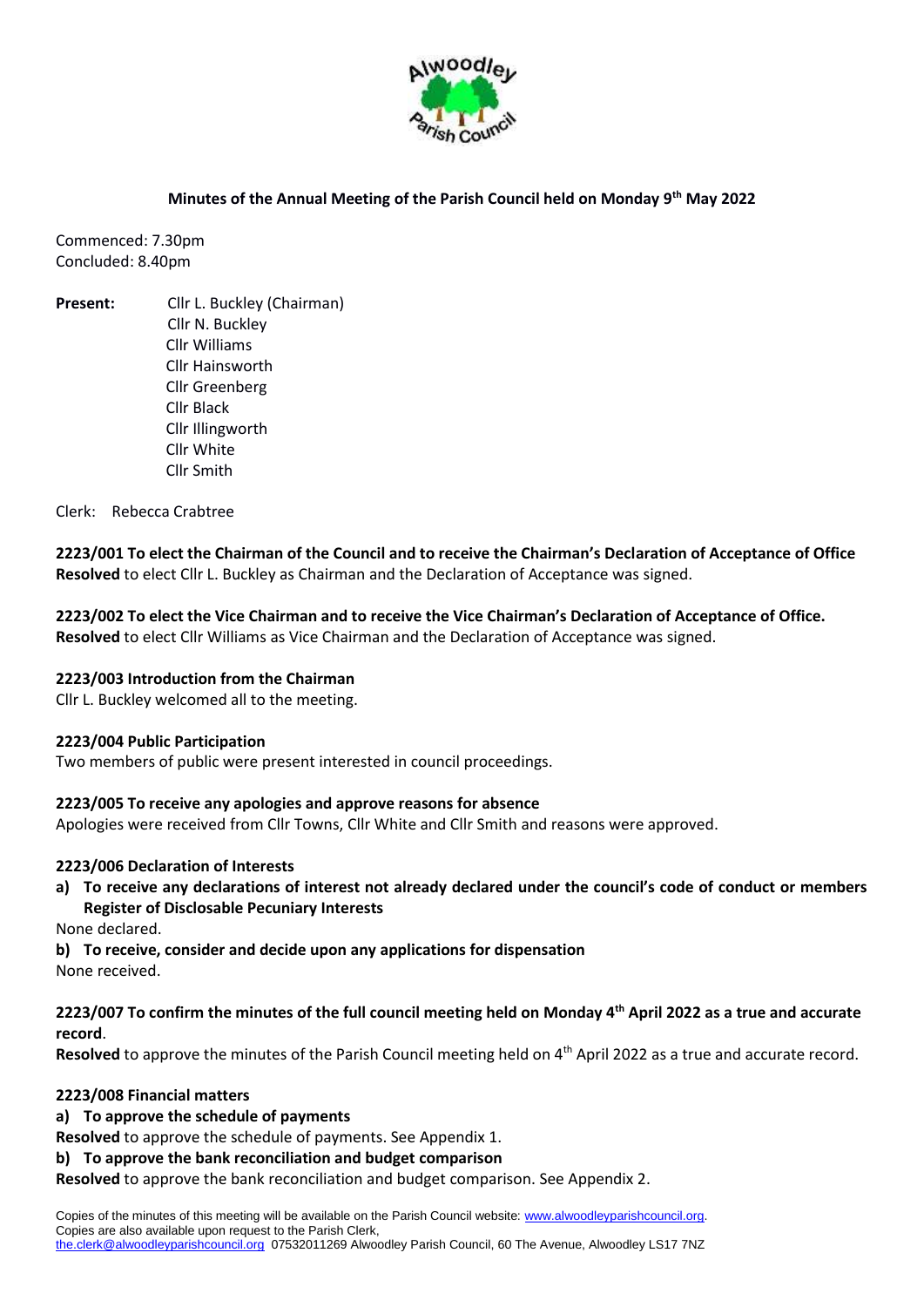

**c) To note that the Parish Council has received the Precept for 2022/2023** Noted.

**d) To approve the Asset Register** 

**Resolved** to approve the Asset register.

**e) To note the Annual Internal Audit Report for 2021/2022 included at page 3 of the Annual Governance and Accountability Return 2021/2022**

The Internal Audit was noted.

**f) To approve Section 1 - Annual Governance Statement 2021/2022 for Alwoodley Parish Council on page 4 of the Annual Governance and Accountability Return 2021/2022**

**Resolved** to approve Section 1 - Annual Governance Statement 2021/2022 on page 4 of the Annual Governance and Accountability Return 2021/2022

**g) To approve Section 2 - Accounting Statements 2021/2022 for Alwoodley Parish Council on page 5 of the Annual Governance and Accountability Return 2021/2022**

**Resolved** to approve Section 2 - Accounting Statements 2021/2022 on page 5 of the Annual Governance and Accountability Return 2021/2022

- **h) To approve the publication of documents required by Accounts and Audit Regulations 2015, the Local Audit (Smaller Authorities) Regulations 2015, and the Transparency Code for Smaller Authorities. This includes:**
	- **Annual Internal Audit Report 2021/2022**
	- **Section 1 – Annual Governance Statement 2021/2022**
	- **Section 2 – Accounting Statements 2021/2022**
	- **Analysis of variances (Appendix 6)**
	- **Bank Reconciliation to 31 March 2022**
	- **Notice of the period for the exercise of public rights and other information required by Regulation 15 (2), Accounts and Audit Regulations 2015.**

**Resolved** to approve the publication of the documents stated above.

### **2223/009 To receive information on the following ongoing issues, the Decision List and decide further action where necessary:**

### **a) To receive an update about the Five Lane Ends Fingerpost**

The Clerk reported that she has submitted the insurance claim and is waiting for a response. Cllr Hainsworth has obtained a quote from the original supplier.

**Resolved** to agree the quote from the original supplier as it is a bespoke item and place the order. The Clerk will contact the insurance provider.

### **b) To consider and agree to plant trees to celebrate the Queens Platinum Jubilee**

**Resolved** to agree to plant a tree on the Village Green next to the playground and install a tree seat. A plaque will be placed to state that it was planted to celebrate the Queens Platinum Jubilee.

# **2223/010 Matters requested by councillors/Clerk**

### **a) To note the resignation of Cllr Fryer and receive an update about the Councillor vacancy (Clerk)**

Cllr Fryers resignation was noted. It was confirmed that the required number of electors have requested an election for the vacancy and it will be held on 23<sup>rd</sup> June 2022. The closing date for nominations is 25<sup>th</sup> May 2022. The Clerk will contact LCC to find out further information on the election process.

# **b) To approve the festive and Tommy light quote for 2022 (LB)**

**Resolved** to defer to the next meeting.

### **c) To consider buying supplies to combat dog fouling issues in the village (SS)**

**Resolved** to purchase 4 antifouling sprays and 2 stencils to combat the dog fouling issue at a cost of £150.00.

**d) To agree to have printed a flyer advertising both the band concerts plus paid delivery of these up to a total cost of £650 (LB)**

**Resolved** to agree the cost of £650 to print the flyers and paid delivery.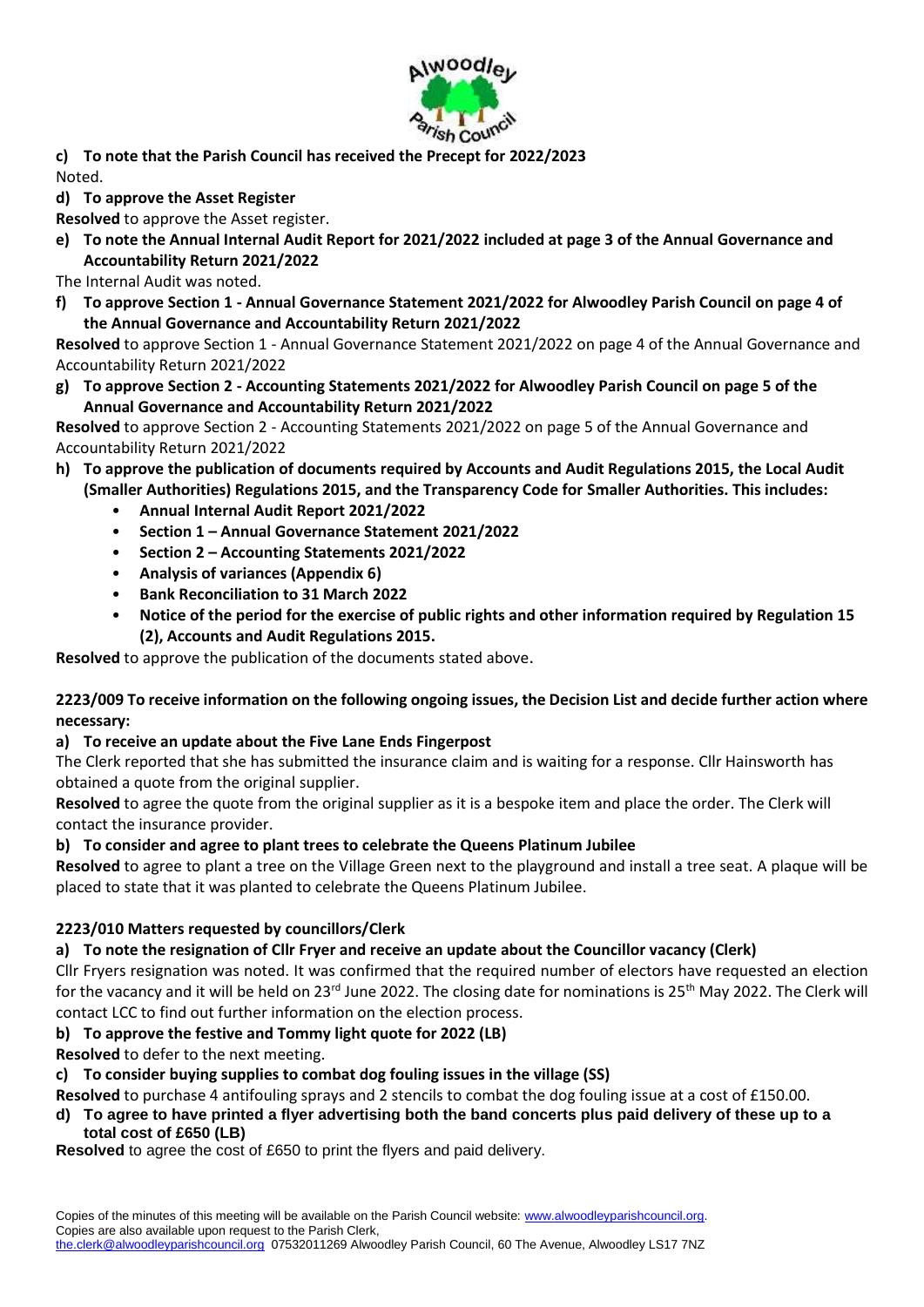

**2223/011 To receive updates from the Parish Council's working parties and agree any necessary action including the following:** 

# **a) Playground**

Cllr Williams reported that the contractor has not begun repainting the play equipment. She made Cllrs aware that a piece of the new play equipment was broken and the supplier has repaired it.

### **b) Grassed area maintenance**

**Resolved** to defer to the next meeting.

## **c) Platinum Jubilee Garden**

Cllr Williams reported that LCC have obtained four quotes that ranged from £1945.00-£10,464.00 to clear the path and put the chippings along the pathway of the Rhododendron Walk. It was **resolved** to agree the quote of £2112 as suggested by LCC.

They are trying to set up a 'Friends of' group so that LCC will allow planting along the walk.

## **d) Jubilee Event**

It was noted that the Jubilee Event is unable to go ahead due to unforeseen circumstances. The PC have agreed to plant a tree to celebrate. Cllr L. Buckley made all aware that Cllr Smith has suggested painting one of the service boxes in the Parish and this is being investigated. It will be included on the next agenda.

### **e) Any other working party**

No updates.

## **2223/012 To receive an update from the Ward member**

Cllr N. Buckley reported that he is corresponding with Yorkshire Water regarding Verity's Shaft to see if they have any suggestions for the piece of land.

# **2223/013 To receive an update from members representing external bodies**

No update.

### **2223/014 To receive an update from the Planning Committee**

It was noted that the Planning Committee meeting was cancelled as it wasn't quorate.

### **2223/015 Organisational matters**

### **a) To agree membership of the Parish Council's working parties**

**Resolved** to defer to the next meeting.

# **b) To note the attendance register for 2021/2022**

Noted.

### **c) To appoint two councillors to attend the YLCA Branch Meetings**

**Resolved** to appoint Cllr Greenberg and Cllr Hainsworth.

### **a) To agree membership of the Parish Council's Planning Committee**

**Resolved** to defer to the next meeting.

### **2223/016 To consider any correspondence received and agree any necessary arrangements:**

### **a) To consider a request regarding installing a memorial bench on the Village Green**

**Resolved** that it was agreed previously not to install further memorial benches on the Village Green. The Cllrs discussed other sites within the Parish along with the request to install new play equipment. It was noted that the resident would need to speak to LCC and Cllr L. Buckley agreed to phone the resident to explain this.

### **b) To consider a grant request from Alwoodley Primary School**

**Resolved** that the PC requires further information from the school before a decision is made and the Clerk will contact the school.

### **c) To consider a grant request from Alwoodley Allotments Society**

**Resolved** to agree to grant £425 to Alwoodley Allotments Society to replace the water circulation pump.

### **d) To consider correspondence received regarding planting a woodland**

**Resolved** to send an invite for the next meeting so it can be discussed further.

Copies of the minutes of this meeting will be available on the Parish Council website: [www.alwoodleyparishcouncil.org.](http://www.alwoodleyparishcouncil.org/) Copies are also available upon request to the Parish Clerk,

[the.clerk@alwoodleyparishcouncil.org](mailto:the.clerk@alwoodleyparishcouncil.org) 07532011269 Alwoodley Parish Council, 60 The Avenue, Alwoodley LS17 7NZ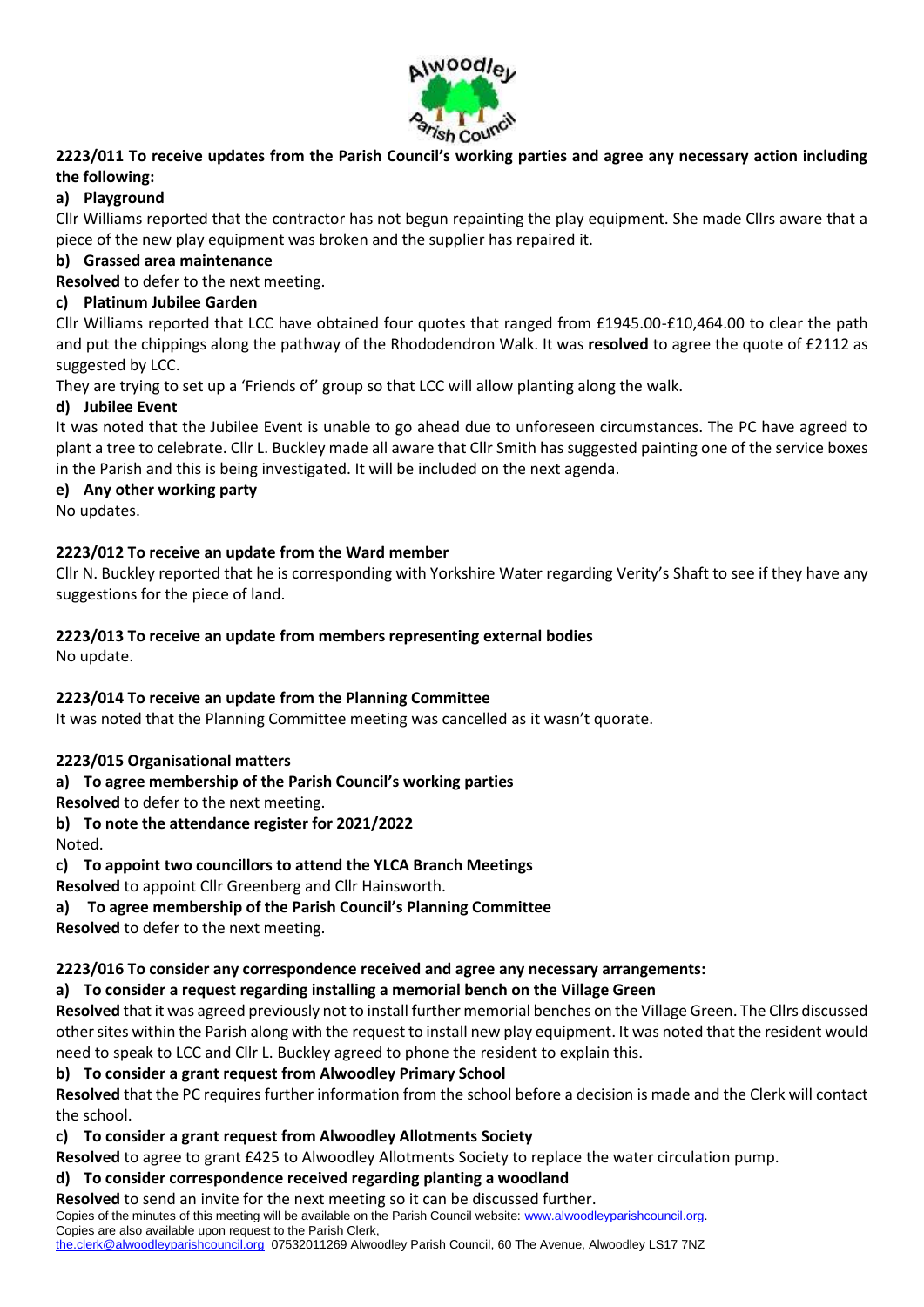

# **2223/017 To notify the clerk of matters for inclusion on the agenda of the next meeting**

Cllr Greenberg requested to include Parish boundary revision.

### **2223/018 Chairman's remarks and correspondence**

Cllr L. Buckley asked all to arrive at 7pm for the Annual Parish Meeting.

### **2223/019 To confirm the date of the next meeting as 6th June 2022 at 7.30pm**

**Resolved** that the next meeting is to be held on 6<sup>th</sup> June 2022 at 7.30pm.

#### **Appendix 1**

### **Schedule of payments to be approved at the Parish Council meeting held on 9th May 2022**

| Payee       | <b>Details</b>        | Amount  |
|-------------|-----------------------|---------|
| R. Crabtree | Salary                | £599.95 |
| R. Crabtree | Salary                | £718.87 |
| <b>HMRC</b> | PAYE & NI             | £26.40  |
| R. Crabtree | <b>Expenses</b>       | £14.30  |
| Account-Ant | <b>Internal Audit</b> | £180.00 |
| D. M. Hull  | Lengthsman            | £365.27 |

### **Appendix 2**

#### **Bank Reconciliation and Budget Comparison**

#### **Bank Reconciliation**

Financial year 2021/2022 Prepared by: Rebecca Crabtree, Responsible Financial Officer Date: 31<sup>st</sup> March 2022 Balance as per bank statements as at 31st March 2022

| <b>BANK STATEMENTS</b>                                                                                                          |            |             |
|---------------------------------------------------------------------------------------------------------------------------------|------------|-------------|
| Treasurers Account balance as at 31st March<br>2022                                                                             | £21,437.92 |             |
| Savings account as at 31st March 2022                                                                                           | £87,097.05 |             |
| <b>Unpresented cheques</b>                                                                                                      |            |             |
| Total                                                                                                                           |            | £108,534.97 |
| <b>CASH BOOK</b>                                                                                                                |            |             |
| <b>Opening balance</b>                                                                                                          |            | £81,393.78  |
| <b>Add receipts</b><br>(Precept and LCTS - £50209.60, LCC Precept grant<br>£829, HMRC £2038 Allotments £450, interest<br>£4.65) |            | £53,532.20  |
| Payments to date                                                                                                                |            | £26,391.01  |
|                                                                                                                                 |            |             |

Copies of the minutes of this meeting will be available on the Parish Council website: [www.alwoodleyparishcouncil.org.](http://www.alwoodleyparishcouncil.org/) Copies are also available upon request to the Parish Clerk,

[the.clerk@alwoodleyparishcouncil.org](mailto:the.clerk@alwoodleyparishcouncil.org) 07532011269 Alwoodley Parish Council, 60 The Avenue, Alwoodley LS17 7NZ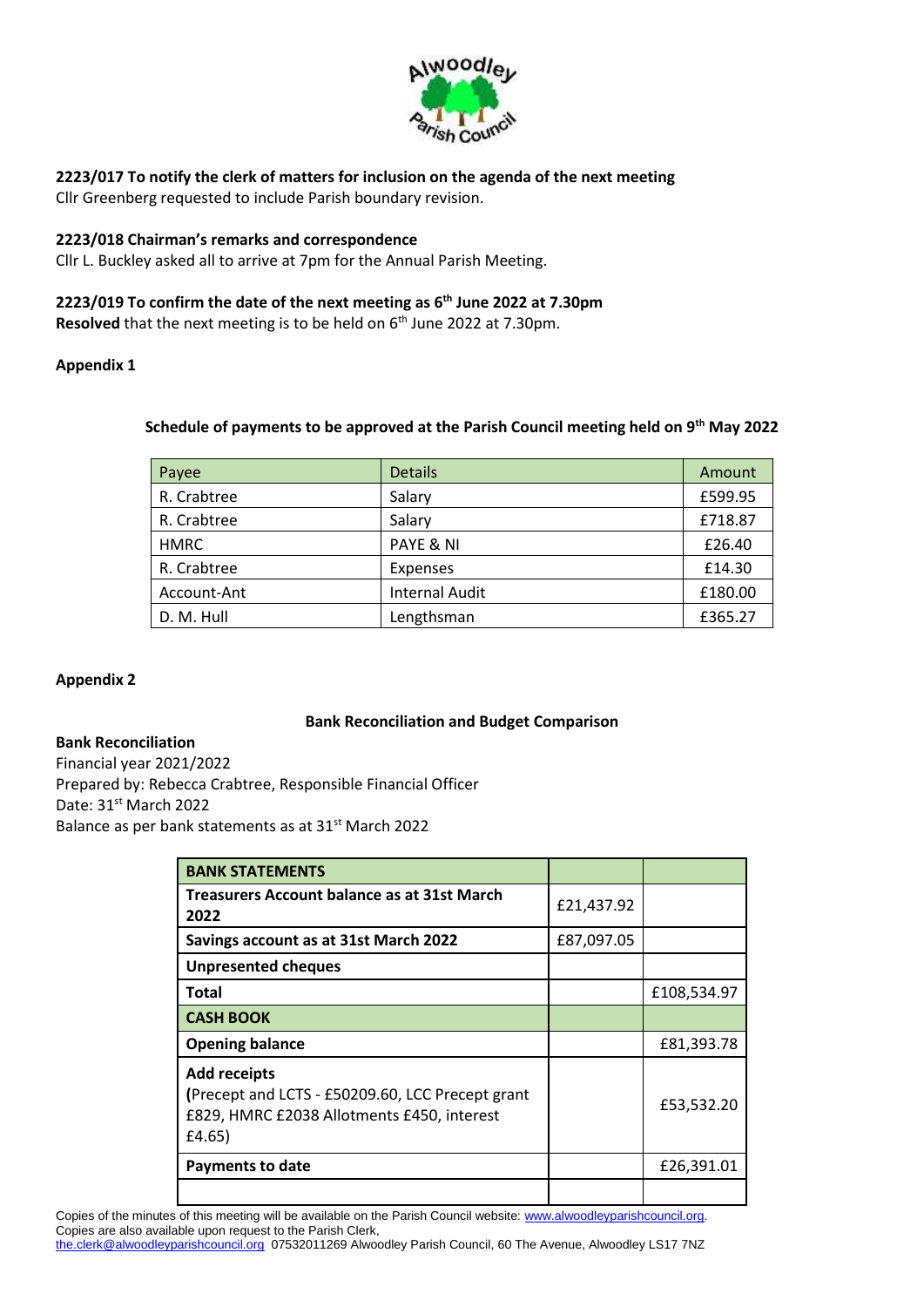

#### **Budget Comparison**

The table below shows the Parish Council's expenditure to 31<sup>st</sup> March 2022

| <b>Expenditure</b>             | 2021/2022<br><b>Budget</b> | <b>Current</b><br>expenditure | <b>Comments</b>                                                             |
|--------------------------------|----------------------------|-------------------------------|-----------------------------------------------------------------------------|
| <b>Regular Admin Costs</b>     |                            |                               |                                                                             |
| Room Hire                      | £2,000.00                  | £720.00                       |                                                                             |
| Stationary                     | £500.00                    | £25.20                        |                                                                             |
| Books/Training                 | £500.00                    | £62.50                        |                                                                             |
| IT                             | £1,000.00                  | £466.70                       |                                                                             |
| Salary and related costs       | £9,500.00                  | £7,382.74                     |                                                                             |
| Lengthsman                     | £9,000.00                  | £5,837.74                     |                                                                             |
| Insurance                      | £1,000.00                  | £823.19                       |                                                                             |
| <b>Audit Fees</b>              | £400.00                    | £350.00                       |                                                                             |
| Membership/subscriptions/Fees  | £1,500.00                  | £1,664.45                     |                                                                             |
| <b>Newsletters</b>             | £1,500.00                  | £986.00                       |                                                                             |
| Mileage/Taxis                  | £100.00                    |                               |                                                                             |
| Wi-Fi                          | £192.24                    | £192.24                       |                                                                             |
| <b>Fitness Equipment</b>       | £1,000.00                  |                               |                                                                             |
| Elections                      | £500.00                    |                               |                                                                             |
| Allotments                     | £450.00                    | £450.00                       |                                                                             |
| <b>Grants</b>                  |                            |                               |                                                                             |
| Grants                         | £2,000.00                  |                               |                                                                             |
| S137                           |                            |                               |                                                                             |
|                                |                            |                               |                                                                             |
| <b>Events</b>                  |                            |                               |                                                                             |
| <b>Band Concerts x 2</b>       | £1,120.00                  | £460.00                       |                                                                             |
| <b>VE Day Event</b>            | £0.00                      |                               |                                                                             |
|                                |                            |                               |                                                                             |
| Other agreed costs/projects    |                            |                               |                                                                             |
| Mini flowerbeds                | £600.00                    | £384.89                       |                                                                             |
| Wild flowerbeds                | £1,750.00                  | £1750.00                      |                                                                             |
| Garden maintenance             | £840.00                    | £416.00                       |                                                                             |
| Festive lights and Tommy light | £6,500.00                  |                               | Payment is due<br>for the lights but<br>we are<br>questioning the<br>amount |

Copies of the minutes of this meeting will be available on the Parish Council website: [www.alwoodleyparishcouncil.org.](http://www.alwoodleyparishcouncil.org/) Copies are also available upon request to the Parish Clerk,

[the.clerk@alwoodleyparishcouncil.org](mailto:the.clerk@alwoodleyparishcouncil.org) 07532011269 Alwoodley Parish Council, 60 The Avenue, Alwoodley LS17 7NZ